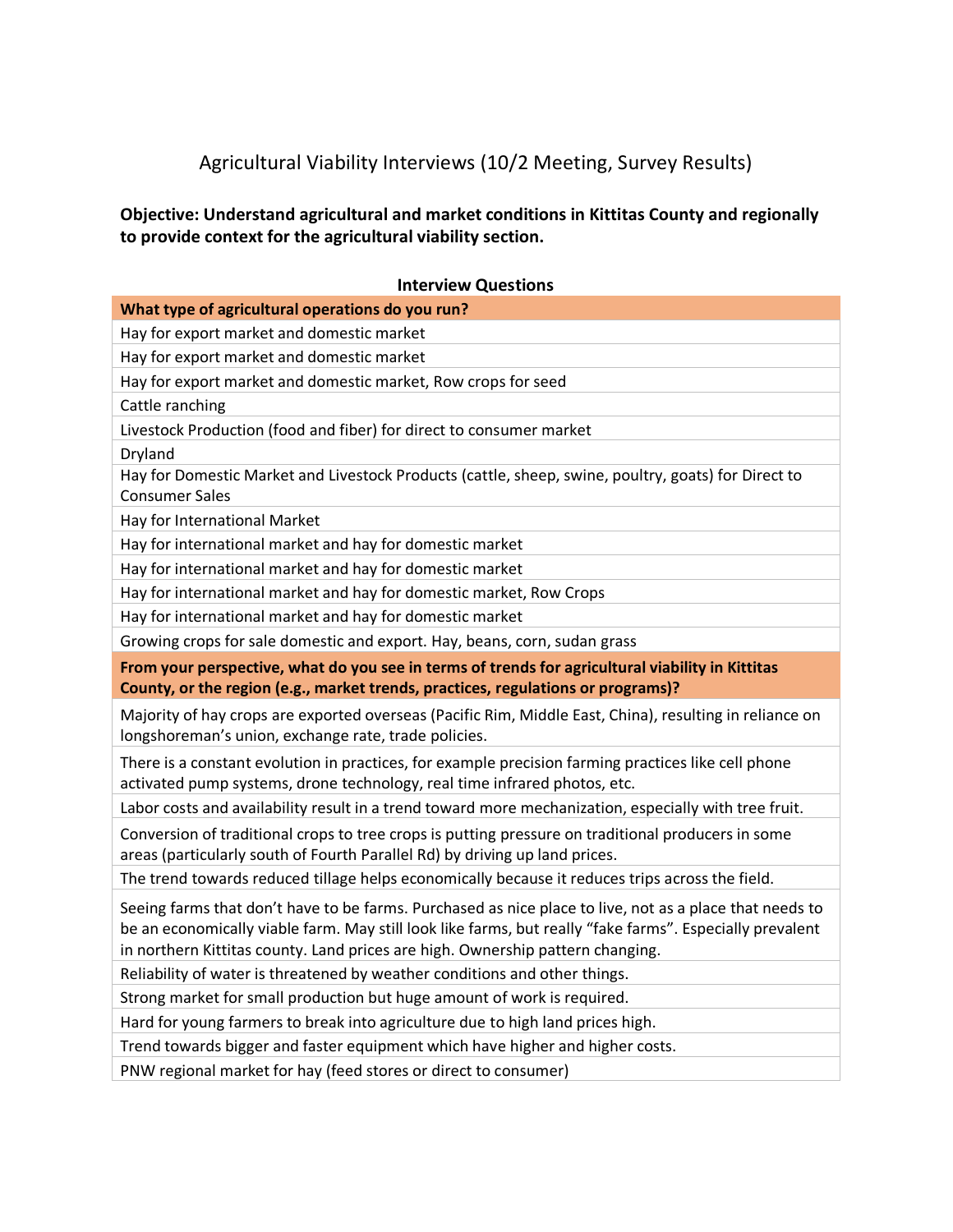Do to growth and economic strength of washington it seems to me that agricultural, be it small market direct or export, would continue tobe strong. The limiting factors would be development trends and the regulatory zeal of the states political industry.be

new rotation crops such as beans, sunflowers,canola, less tillage, continuing change to sprinkler irrigation

We can be viable if we are not over regulated. We have a product that has worldwide demand as long as we can keep our costs at a reasonable level.

We see local farmers trying to minimize labor and over all farm cost by using overhead sprinkler systems and many are using GPS guidence when doing field work as well as irrigation application.

It well continue to be a viable industry

Pressure from solar farms and housing make it harder all the time for agriculture in this county Its getting more difficult in a place like kittitas county with pressure being put on what used to be a niche market for Timothy hay. Larger producers can create an over supply in a short amount of time. A shorter growing season limits our options for certain crops that might otherwise be attractive. But as long as we have good dirt, ample water supply and a willingness to work, we should be able to get by.

**Do you see the international market affecting agricultural viability? If so, how?**

International export of hay drives the economy of the valley so trade policy, shipping (longshoreman), and exchange rate (strength of the dollar) all impact agricultural viability.

with globalization becoming more prominent every day, the international market will always be a concern. We must compete on quality and diversity if we are to staty competative

Seems there will always be strong demand as populations grow world wide

Yes, currently the international market offers the best return

The international market is what makes or valley viable. Without it ag in this valley cannot survive.

The exporting of Kittitas valley hay has been a big driving force for area farmers expanding their operations and trying new varieties of hay. The long shoreman strike was very damaging, affecting the actual exporting of our farm products for years after the strike ended.

Yes. More demand for product.

Port slow downs and strikes for sure

**Regarding the local agriculture market or practices, what do you see are some strengths, weaknesses, opportunities, and threats (SWOT)?**

*Strengths*

Export options to international markets

Smart, talented producers trying new approaches

Land owned mostly by family farms

Intergenerational producers with understanding of the land and resources of the County

Excellent climate for quality timothy hay production

Proximity to ports and existing transportation infrastructure (interstates, etc.)

Local presence of buyers and processors for hay market

Proximity to urban markets for direct sell of products

County Right to Farm ordinance in place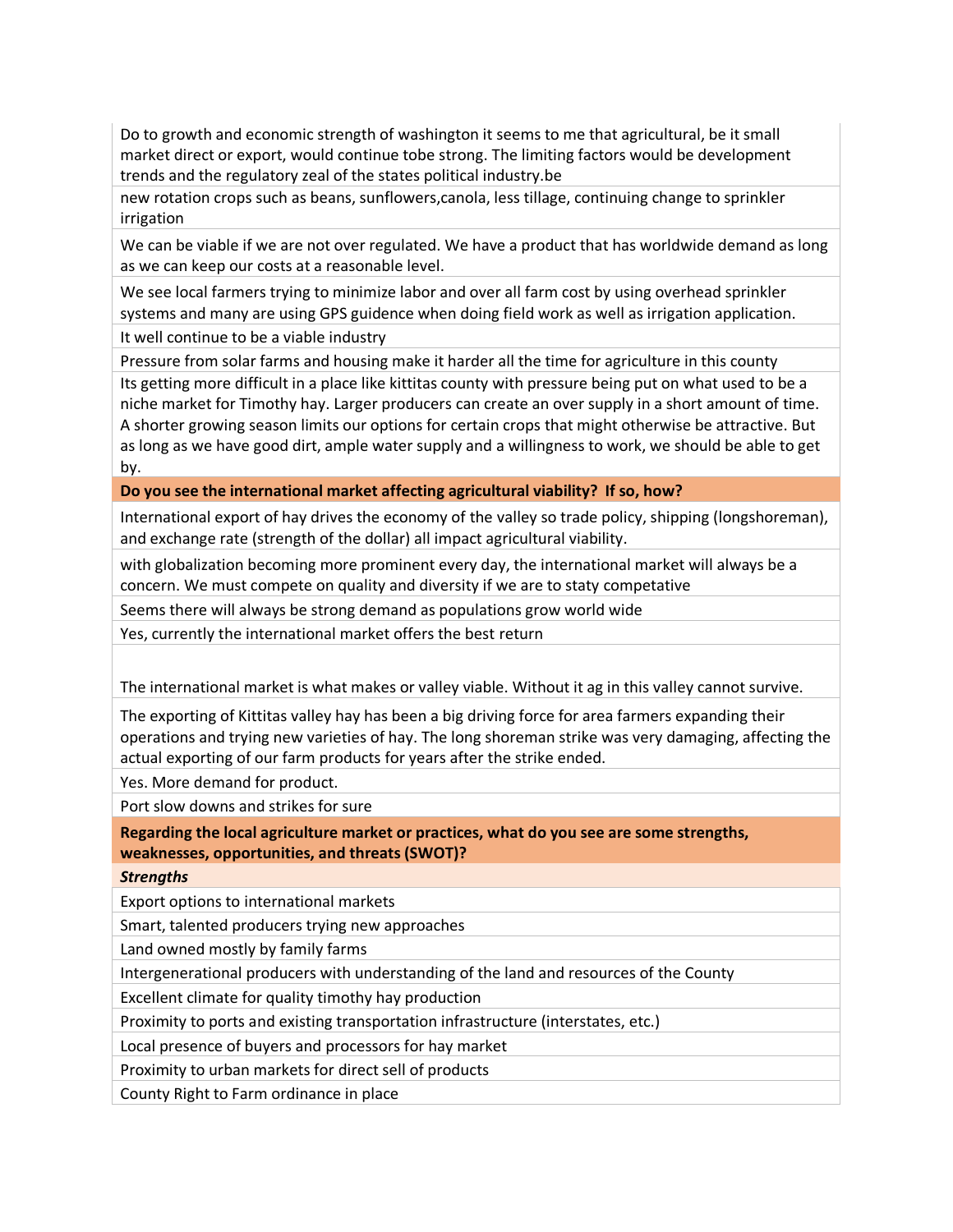Available public land leases for livestock producers

We sell domestic hay and grass fed bovine on a small scale. I feel that with the wealth of the west side and the continued search for local grown and farm raised products should continue to be strong. I think the most difficult limiting factor to be government intrusion on all levels. USDA rules have severely limited a market that I once had. Paper work and restrictions due to the competeing agressivness between state regulators and their basic ignorance of production principles will continue to be a drag on all business regardless of sector.

special demand for valley hay to the export market

We have several long time hay brokers in the valley to work with and they have well established customers to export to.

A long history of quality forage production.

Climate, location

Long standing international market for quality hay products

good dirt, moderate climate, central hub for hay market, infrastructure

## *Weaknesses*

Electricity expense and availability

Lack of water storage, pro-rateable water for large portion of producers

Volatility of access to ports (longshoreman union)

Access to meat processors (must go to Rochester or Chewelah) for retail meat sales

Few viable rotation crops

Not enough diversity of crops due to short growing season

Access by west side residents

Public lands grazing leases

We need an ability to use the land to the fullest. An example is solar farms placement and low density zoning ( 3 acre minimum to 20 acre). The ability to have a diverse income stream equates to economic strength and health of the producer. Every roadblock and burden placed in front of a producer is a step toward suburbanization of Kittitas County. . toward and

uncertainty in the market place

The removal of ag lands for housing, solar farms and other industial uses.

Our local ag land has been invaded by new residents that don't understand farming making it difficult during harvest and general farming practices.

Climate, no room for growth

Shorter growing season than some areas and high land power and water prices

reliance on a union to get our containers onto ships. Small producers have a hard competing with larger operations. Young people have no interest in farming

## *Opportunities*

Yakima Basin Integrated Plan – collaborative effort with partners addressing all (ag, fish, municipal water)

First county east of King County

County Ag advisory commission

New technologies such as precision agriculture

New crops for dryland farms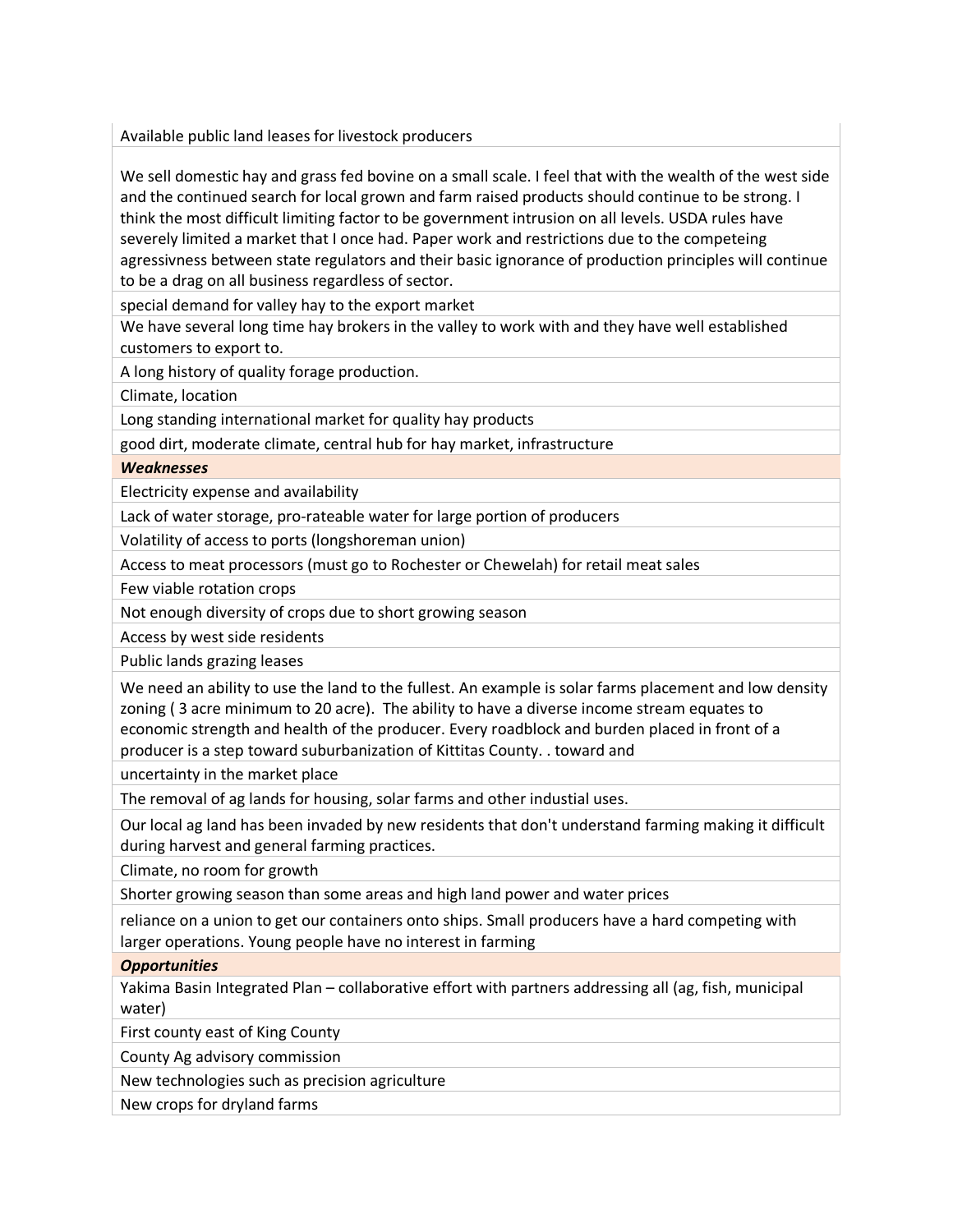Grazing opportunities on public lands for habitat improvement

Ag tourism to supplement production agriculture

Most producers use large 3 twine bales. Most people who want domestic want small manageble bales. Small market direct have better control over the final product and can concentrate on quality where larger producers have to spread their time.

developing new profitable rotation crops

Increased efficiency

We have some great local vendors offering superior service and great products so close to home. This helps especially during harvest as well as throughout the year.

Expanding international markets

Technology, Irrigation Upgrades

*Threats*

Land conversion and rising land prices

Excessive regulations related to direct sell of ag products

High wages and housing costs

People moving in from I-5 Corridor

Re-introduction of wildlife species (wolves, grizzly bears)

Depredation of crops and livestock by elk, cougars, wolves, etc.

Endangered Species Act and Clean Water Act

Urban sprawl

Centralization of land regulations so that regulations don't fit specific local conditions

See "weaknesses" above

continuing conversion of ag land to housing

We live in a state where the majority of voters have no idea what it takes to have a viable farming operation.

Growing population and government regulations are our biggest threat/challenge

Regulations

Solar farms and housing

**Do agricultural producers have the flexibility to respond to fluctuating market conditions that is needed? Are there opportunities to increase flexibility?**

Market trends are really hard to predict and are not the only fluctuating conditions to which producers are responding

It is costly to change crops because of equipment and infrastructure changes needed

What starts out looking like a bad year in terms of prices or other conditions, can really turn out to be a good year and vice versa

For many, limited alternative crop options if markets or other conditions change for traditional crops It seems market trends are much faster and shorter lived than growing seasons. I have always felt that

there is a lag and that the trend may be over by the time the producer is up and running 2 years later. Some way to anticipate the coming trends is the trick.

maybe not with our short growing season

The flexibility is here the opportunities are not.